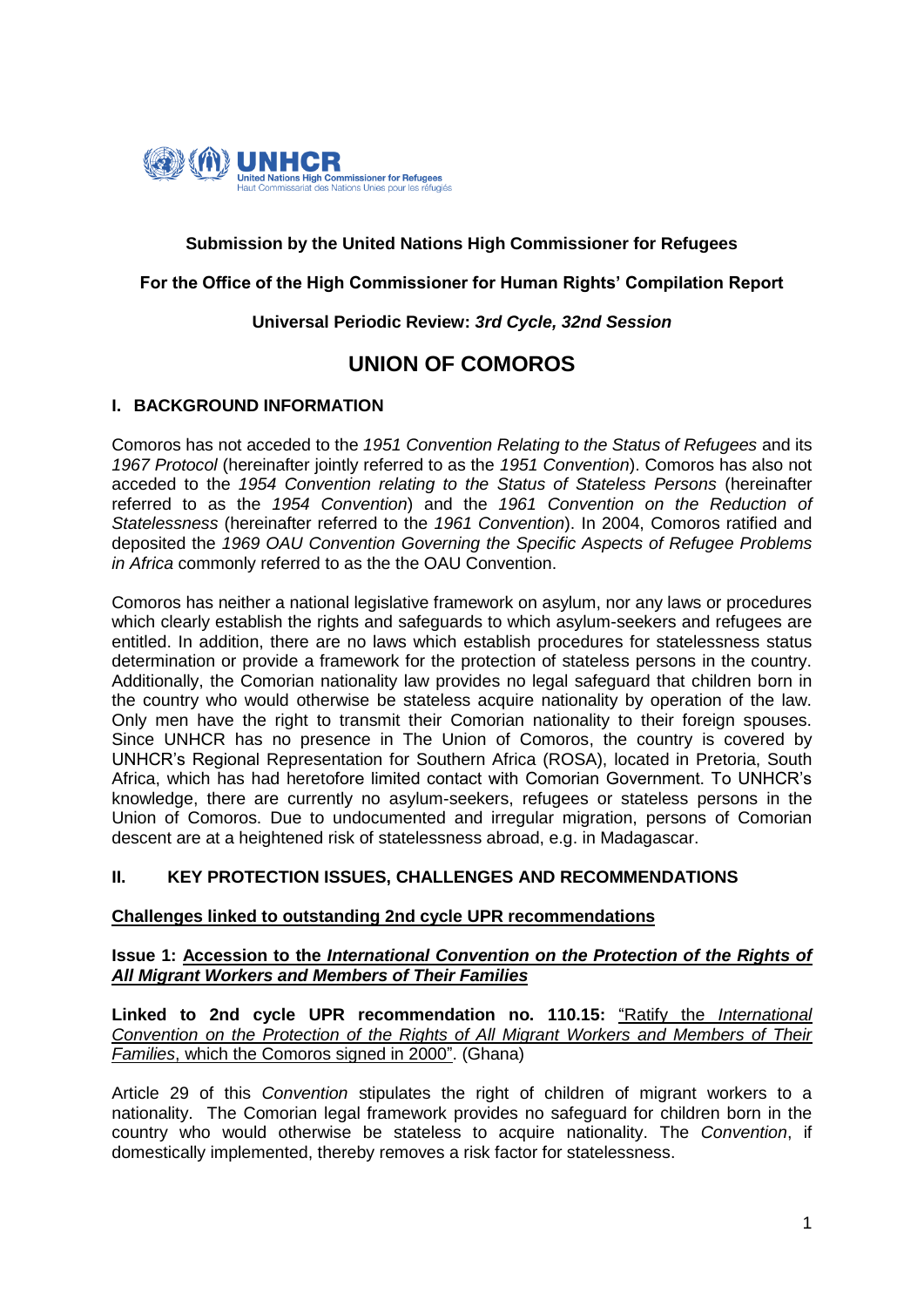## **Recommendations:**

UNHCR recommends that the Government of Comoros:

(a) Accede to the *International Convention on the Protection of the Rights of All Migrant Workers and Members of Their Families*, signed by Comoros in 2000.

#### **Issue 2: Ratification of the** *International Covenant on Civil and Political Rights* **(ICCPR), the** *International Covenant on Economic, Social and Cultural Rights* **(ICESCR), the** *Convention against Torture* **(CAT) and its** *Optional Protocol* **(OPCAT)**

**Linked to 2nd cycle UPR recommendation no. 111.2:** "Accelerate the ratification of both the *International Covenant on Civil and Political Rights* (ICCPR) and the *International Covenant on Economic, Social and Cultural Rights* (ICESCR), the *Convention against Torture* (CAT) and its *Optional Protocol* (OPCAT)". (Tunisia)

The Union of Comoros has signed, but is yet to ratify, the ICCPR, ICESCR and the CAT; it has not signed the OPCAT. In the absence of a national asylum and refugee legislative framework, refugees and asylum-seekers are not necessarily recognized as persons deserving international protection nor have established rights or safeguards. As a result, persons in need of international protection would be subjected to Comorian general Immigration Law<sup>1</sup>, which does not provide any safeguards against *refoulement*. Furthermore, said Law establishes that foreigners may be denied entry to the country if they are found to pose a threat to public order, public health, state security, or national economy. The *Law* nevertheless does not clarify how such provisions shall be applied, suggesting that there is room for discretionary interpretation by Immigration officers. In addition, the *Immigration Law* also establishes that foreigners who are refused entry may be detained for as much time as it is necessary to arrange for their departure. Such a provision may lead to indefinite detention periods if, for any reason, deportation or repatriation cannot be arranged.

In the absence of a national asylum and refugee legal protection framework, the ICCPR, ICESCR and CAT would guarantee minimum rights and establish general safeguards for refugees and asylum-seekers. In particular:

- (b) The *ICCPR* in its Article 7 prohibits torture and cruel, inhuman or degrading treatment or punishment, and protects asylum-seekers and refugees against *refoulement*. The Covenant also proscribes discrimination on the basis of nationality in the exercise of the rights therein enshrined, and, among others, protects individual's rights to liberty and to freedom of thought and religion;
- (c) The *ICESCR*, in its Article 2(2), requires states to guarantee non-discrimination in the exercise of each of the economic, social and cultural rights enshrined in the *Covenant*, which should be extended to asylum seekers and refugees particularly in relation to, inter alia, the right to documentation and identification, access to social services and education, right to work and to an adequate standard of living;
- (d) The *CAT* establishes a non-derogable prohibition against torture and cruel, inhuman or degrading treatment or punishment. It also prohibits *refoulement* in absolute terms to countries where there are substantial grounds for believing asylum-seekers or refugees would be at risk of torture;
- (e) The *OPCAT* requires States to establish a system of regular visits undertaken by independent international and national bodies to all places where people, including asylum-seekers and refugees are deprived of liberty in order to prevent torture and ill-treatment.

## **Recommendations:**

<sup>1</sup> <sup>1</sup> Law N ° 88-025 of 29 December 1988 Amending the Law N ° 82-026 on the *Conditions of Entry and Residence of Foreigner in Comoros*.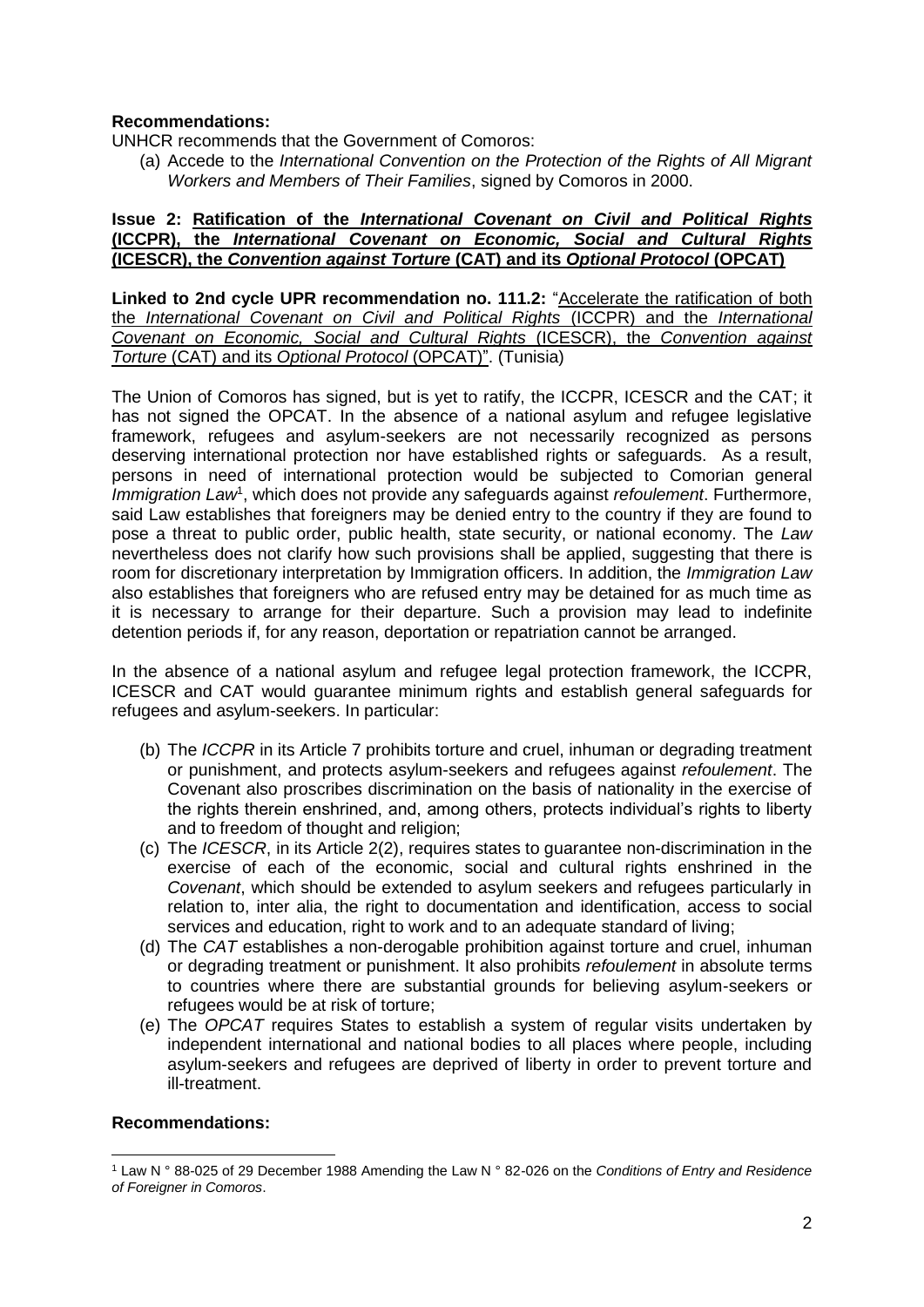UNHCR recommends that the Government of Comoros:

(a) Ratify the *International Covenant on Civil and Political Rights* (ICCPR), the *International Covenant on Economic, Social and Cultural Rights* (ICESCR), the *Convention against Torture* (CAT), and its *Optional Protocol* (OPCAT).

## **Additional protection challenges**

#### **Issue 3: Accession to the** *1951 Convention relating to the Status of Refugees* **and its**  *1967 Protocol*

Currently, refugees and persons seeking asylum in Comoros do not have legal rights beyond what is stipulated under international customary law (e.g. the principle of *non-refoulement*).

#### **Recommendations:**

UNHCR recommends that the Government of Comoros:

- (a) Accede to the *1951 Convention Relating to the Status of Refugees* and its *1967 Protocol*; and
- (b) Seek the technical assistance of UNHCR in developing national asylum legislations and refugee status procedure consistent with relevant international standards.

#### **Issue 4: Establish fair and efficient asylum procedures and guarantee full respect of the principle of** *non-refoulement*

UNHCR notes that Comoros is in need of national asylum legislation and a national framework on asylum that is consistent with relevant international standards, ensures prompt access to fair and efficient refugee status determination (RSD) procedures, and provides necessary safeguards, including the right to receive justification on negative RSD decisions in writing and the right to appeal such decisions. Without an effective asylum system, including a referral mechanism that ensures access to asylum procedures, there is a high risk that persons may be subject to *refoulement* in violation of the *1951 Convention,* the *International Covenant on Civil and Political Rights* ("*ICCPR*") and the *International Convention against Torture and Other Cruel, Inhuman or Degrading Treatment or Punishment*.

## **Recommendations:**

UNHCR recommends that the Government of Comoros:

- (a) Uphold and respect the international principle of *non-refoulement*, as enshrined in international instruments and recognized as customary international law, and incorporate this principle in full in its national legislation;
- (b) Enact national asylum legislation and establish a functioning national asylum framework for ensuring international protection, which includes procedures for refugee status determination in line with international standards; and
- (c) Establish a government agency responsible for receiving and screening asylumseekers, victims of trafficking and other individuals, who may arrive in Comoros and who may be in need of international protection, to ensure that they are referred to the correct procedures and receive necessary protection and assistance.

#### **Issue 5: Accession to the** *1954 Convention relating to the Status of Stateless Persons* **and the** *1961 Convention on the Reduction of Statelessness*

The accession to these conventions, and their ensuing domestic implementation, would improve the protection of stateless persons present in Comoros, and prevent statelessness among persons born in the territory of Comoros.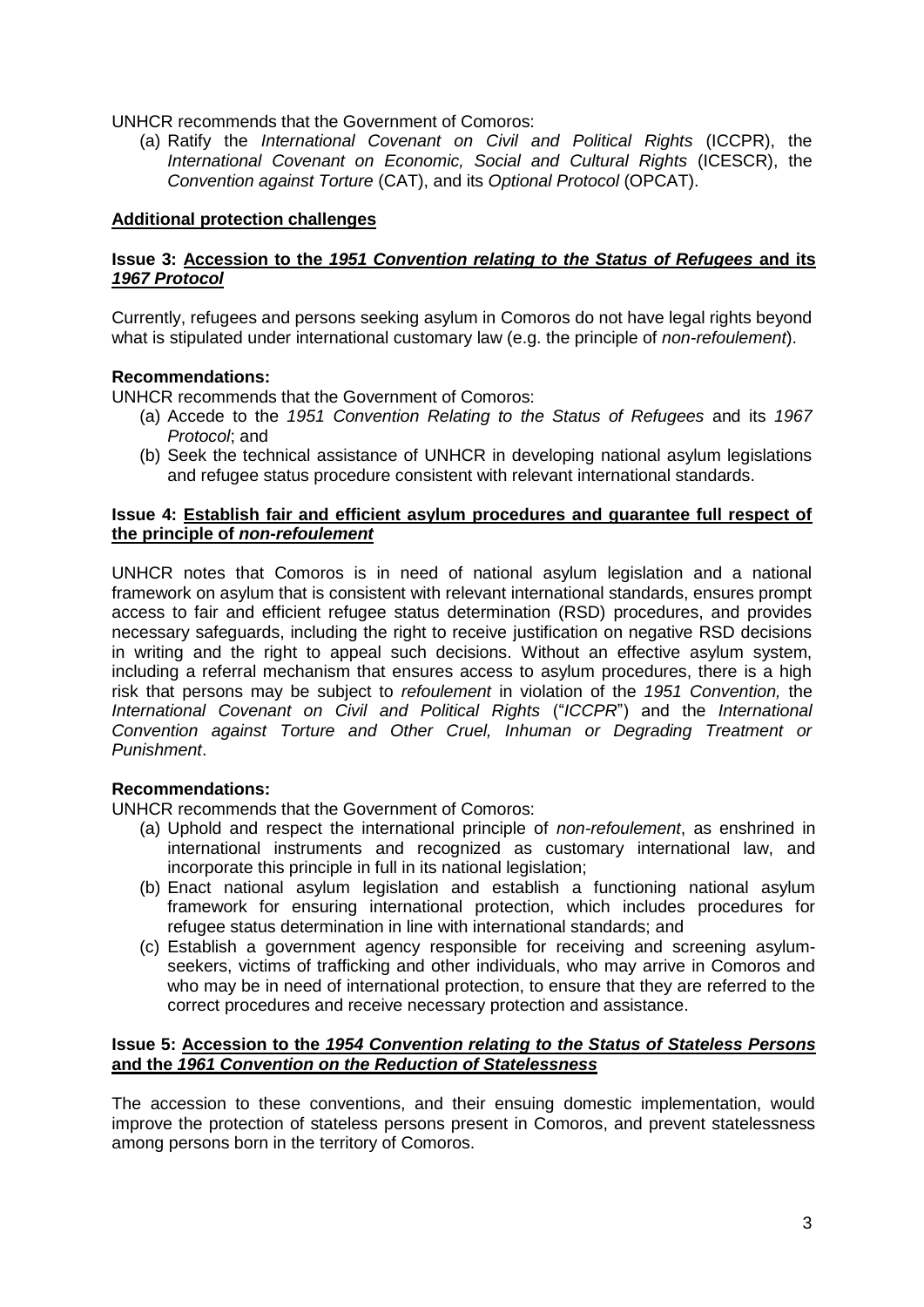UNHCR would like to note that States are responsible for conferring nationality and ensuring the right of every child to acquire a nationality. Discharging this responsibility requires creating safeguards against statelessness in nationality laws. The acquisition of Comorian nationality is primarily based upon descent. There is no guarantee in the domestic law that every child born in the country who would otherwise be stateless acquires nationality by operation of the law. The *1961 Convention* establishes a range of standards to prevent and reduce statelessness at birth and later in life, in particular that States shall grant their nationality to children who have ties with these States through birth on the territory or descent and who would otherwise be stateless. Thus, the *1961 Convention* is of central importance to the full enjoyment of every child's right to acquire a nationality. This is also stipulated by the Human Rights Committee (CCPR) in its *General Comment No. 17*.

In many instances, stateless persons have no lawful residence status anywhere; this also occurs to stateless persons who are in the country of their birth and residence and who are denied the right to nationality in their own countries. Without any legal status, stateless persons are often subject to a range of human rights violations and discrimination, and can often fall into a vicious cycle involving failed expulsion and prolonged or repeated detention and release into situations of destitution. Accession to the *1954 Convention* would establish a framework to protect stateless persons or persons at risk of statelessness. The *1954 Convention* establishes an internationally recognised status for stateless persons. It also recognises a number of fundamental rights such as freedom of religion; freedom of association; access to courts; freedom of movement; and identity documentation. Therefore, the *1954 Convention* complements the *ICCPR* with regard to the human rights of stateless persons.<sup>2</sup>

## **Recommendations:**

UNHCR recommends that the Government of Comoros:

- (a) Accede to the *1954 Convention relating to the Status of Stateless Persons* and the *1961 Convention on the Reduction of Statelessness*; and
- (b) Establish procedures for statelessness determination.

## **Issue 6: Revision of the Comorian nationality legislation**

The "Loi No. 79-12 du 12 Decembre 1979 portant Code de la nationalité Comorienne" provides no legal safeguard that children born in the country who would otherwise be stateless acquire nationality by operation of the law.

Moreover, only men have the right to transmit their Comorian nationality to their foreign spouses, which constitutes an element of discrimination based on sex in the nationality law and can create a risk factor for statelessness for stateless male spouses of Comorian female citizens.

## **Recommendations:**

UNHCR recommends that the Government of Comoros:

(a) Amend the "Loi No. 79-12 du 12 Decembre 1979 portant Code de la nationalité Comorienne" to the effect that: (a) children born in the country who would otherwise be stateless acquire Comorian nationality by operation of the law; and (b) that Comorian men and women enjoy equal rights to pass on their Comorian nationality to non-Comorian spouses.

**UNHCR July 2018**

<sup>1</sup> <sup>2</sup> *CCPR General Comment No. 31*, para. 10: "The enjoyment of Covenant rights is not limited to citizens of States Parties but must also be available to all individuals, regardless of nationality or statelessness."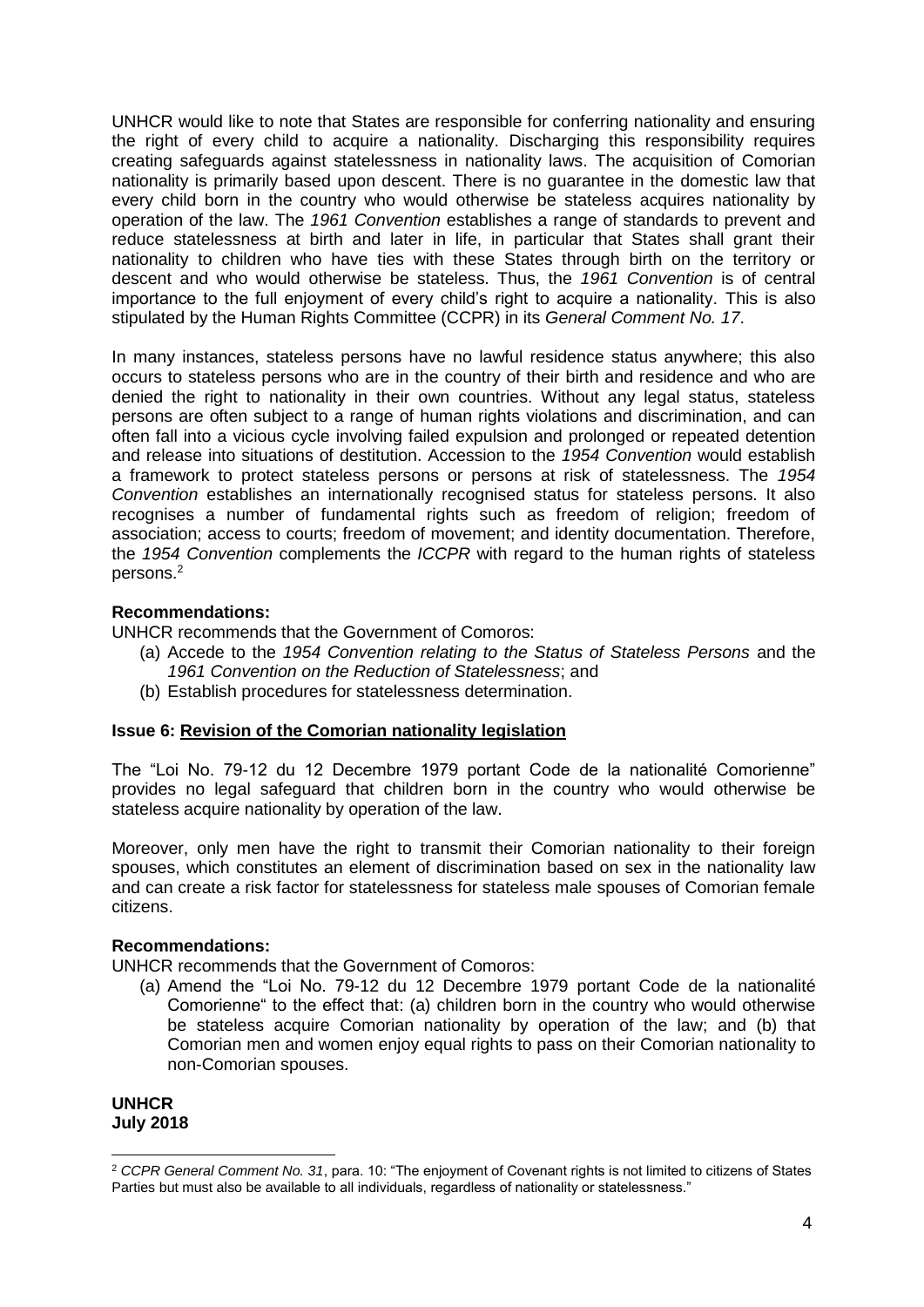## **ANNEX**

#### **Excerpts of relevant Recommendations from the 2nd cycle Universal Periodic Review**

## **COMOROS**

We would like to bring your attention to the following excerpts from the 2nd cycle UPR recommendations relating to issues of interest and persons of concern to UNHCR with regards to COMOROS.

#### **I. Universal Periodic Review (Second Cycle – 2014)**

| Recommendation <sup>3</sup>                                                                                                                                                                                                                                                                                                                                                                                                                                                     | Recommending<br>State/s | Position <sup>4</sup> |  |
|---------------------------------------------------------------------------------------------------------------------------------------------------------------------------------------------------------------------------------------------------------------------------------------------------------------------------------------------------------------------------------------------------------------------------------------------------------------------------------|-------------------------|-----------------------|--|
| Accession to international instruments                                                                                                                                                                                                                                                                                                                                                                                                                                          |                         |                       |  |
| 110.15. Ratify the International Convention on the Protection of the<br>Rights of All Migrant Workers and Members of Their Families,<br>which the Comoros signed in 2000.                                                                                                                                                                                                                                                                                                       | Ghana                   | Supported             |  |
| 111.2. Accelerate the ratification of both the International Covenant<br>on Civil and Political Rights (ICCPR) and the International Covenant<br>on Economic, Social and Cultural Rights (ICESCR), the Convention<br>against Torture (CAT) and its Optional Protocol (OP-CAT)                                                                                                                                                                                                   | Tunisia                 | Supported             |  |
| <b>Birth registration</b>                                                                                                                                                                                                                                                                                                                                                                                                                                                       |                         |                       |  |
| 112.6 Continue with measures aimed at ensuring that all births of children<br>are registered, particularly by reviewing the legislation to ensure that all<br>children born in the territory can acquire the nationality, and avoid cases of<br>statelessness.                                                                                                                                                                                                                  | Argentina               | Supported             |  |
| <b>Trafficking in persons</b>                                                                                                                                                                                                                                                                                                                                                                                                                                                   |                         |                       |  |
| 110.53 Take adequate measures to combat human trafficking.                                                                                                                                                                                                                                                                                                                                                                                                                      | South Sudan             | Supported             |  |
| 112.7 Undertake a thorough assessment of the issue of trafficking in<br>persons and take adequate measures, including enactment of adequate<br>legislation to combat the practice as recommended by the UNHCR.                                                                                                                                                                                                                                                                  | <b>Botswana</b>         | Noted <sup>5</sup>    |  |
| <b>Protection from SGBV</b>                                                                                                                                                                                                                                                                                                                                                                                                                                                     |                         |                       |  |
| 110.36 Adopt a comprehensive law on violence against women, with a<br>particular emphasis on the protection of victims, accountability of<br>perpetrators as well as on awareness-raising to encourage reporting of<br>domestic and sexual violence.                                                                                                                                                                                                                            | Portugal                | Supported             |  |
| 110.38 Establish shelters and other facilities for victims of violence,<br>including domestic and sexual violence, and ensure their adequate<br>medical, psychological, legal and financial support, and combat domestic<br>and sexual violence through, inter alia, public awareness campaigns,<br>education, and the promotion of equal and non-discriminatory access to<br>employment opportunities, health infrastructure, water and sanitation<br>facilities, and justice. | Germany                 | Supported             |  |

 $3$  All recommendations made to Comoro during its 2nd cycle UPR can be found in: "Report of the Working Group on the Universal Periodic Review of Comoros" (07 April 2014), A/HRC/26/11, available at: [http://www.ohchr.org/EN/HRBodies/UPR/Pages/KMindex.aspx.](http://www.ohchr.org/EN/HRBodies/UPR/Pages/KMindex.aspx)..

**.** 

**<sup>4</sup>** Comoros's views and replies, in English, can be found in: *Addendum* (15 April 2014), A/HRC/26/11/Add.1, available at: [https://daccess-ods.un.org/TMP/6931850.91018677.html.](https://daccess-ods.un.org/TMP/6931850.91018677.html)

<sup>5</sup> *Addendum***:** Recommendation was Supported at the date the addendum was published.